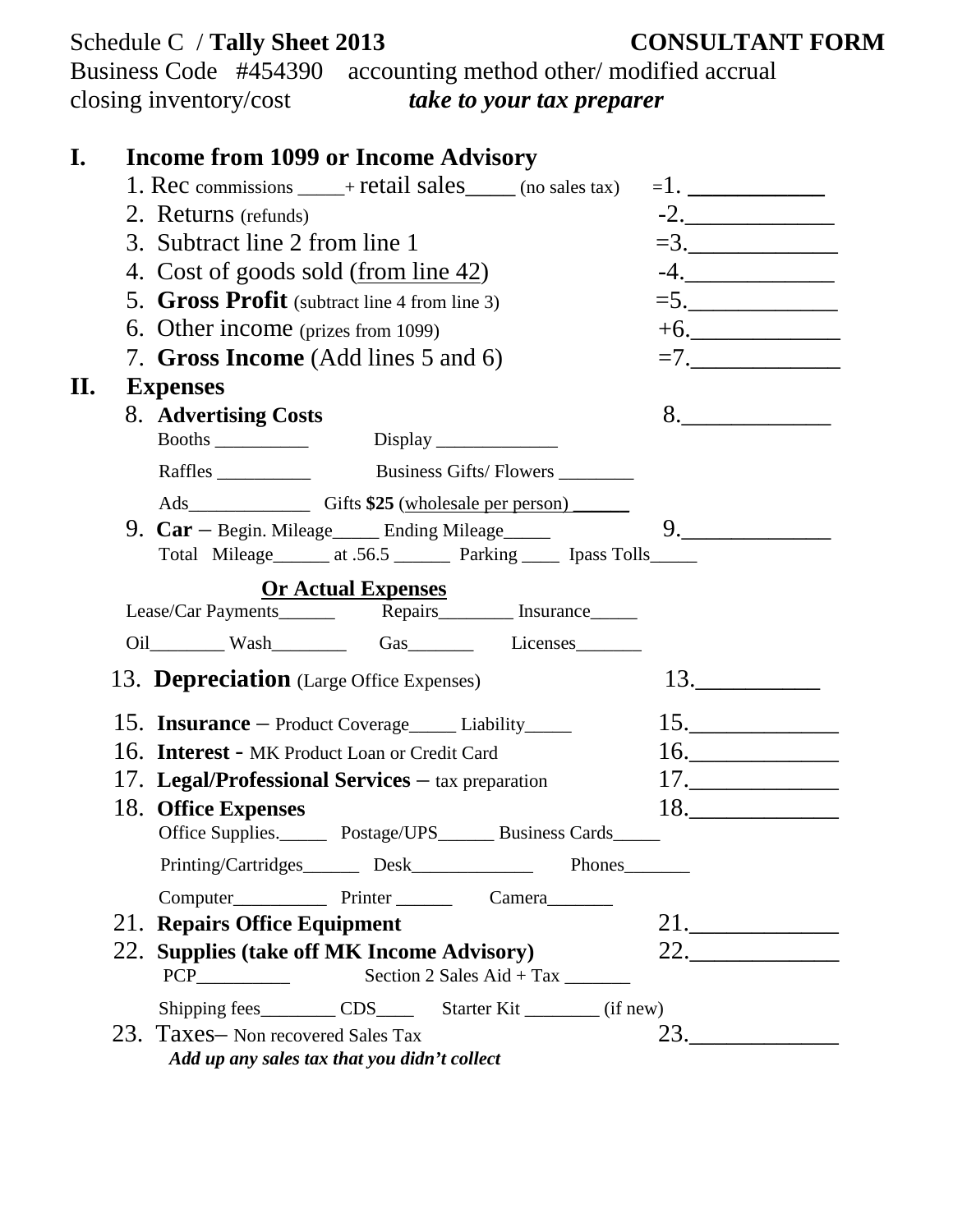| Seminar/Career Conference/Chicagorama/Retreat/Leadership |  |
|----------------------------------------------------------|--|
|                                                          |  |

|                                                                                                                                                                                            |  | Registrations            | 24a.           |  |
|--------------------------------------------------------------------------------------------------------------------------------------------------------------------------------------------|--|--------------------------|----------------|--|
|                                                                                                                                                                                            |  |                          |                |  |
| Dry Cleaning/traveling________ Car Rental____________ Parking___________                                                                                                                   |  |                          |                |  |
| <b>Meals and Entertainment</b> Take 50% of Total _________                                                                                                                                 |  |                          | <b>24b</b> 50% |  |
|                                                                                                                                                                                            |  |                          |                |  |
|                                                                                                                                                                                            |  |                          |                |  |
| 25. Utilities<br>Phone $(2nd$ line take all) $\_\_\_\_\_\$ % of cell Phone                                                                                                                 |  |                          | 25.            |  |
|                                                                                                                                                                                            |  |                          |                |  |
| Home Phone bills (Call waiting, 3-way, Caller- I.D - Voice Mail) %                                                                                                                         |  |                          |                |  |
| 26. Wages $pd$ – Under \$600                                                                                                                                                               |  |                          | 26.            |  |
| 27. Other Expenses                                                                                                                                                                         |  |                          | 27.            |  |
| Bank Service Charges/Checks /Credit card fees /Propay fees ______ Magazines/Newspapers____                                                                                                 |  |                          |                |  |
| Dovetails pd to others______ Hostess Contests fees_______<br>Membership Fees/Sam's/Costco______ Bad Debt - uncollected sales + sales tax ___________<br>Workshop/meeting fees_____________ |  |                          |                |  |
| 28. Total Expenses (add lines 8 thru 27)                                                                                                                                                   |  |                          | 28.            |  |
| 29. Tentative profit (loss) subtract line 28 from line 7                                                                                                                                   |  |                          | 29.            |  |
| 30. Expenses for business use home (Attach form 8829)                                                                                                                                      |  |                          | 30.            |  |
| 31. Net profit or (loss)                                                                                                                                                                   |  |                          |                |  |
| <b>COST OF GOOD SOLD SECTION</b><br>33. (COST) 34. (NO)                                                                                                                                    |  |                          |                |  |
| 35. Beginning Inventory: <b>SECTION ONE ONLY</b>                                                                                                                                           |  |                          | 35.            |  |
| Total <b>wholesale</b> amount of inventory on your shelf (January 1, 2012)<br>taken off last year's 2012 Year End inventory)                                                               |  |                          |                |  |
| 36. Purchases less cost of personal use                                                                                                                                                    |  |                          |                |  |
| Total <b>wholesale</b> purchases in 2013 ( <i>income advisory</i> figure + Dec order)                                                                                                      |  |                          |                |  |
| Your <b>personal</b> cosmetic use ( <b>wholesale</b> - no gifts)                                                                                                                           |  | minus                    | 36             |  |
| Add lines 35 and 36<br>40.                                                                                                                                                                 |  |                          |                |  |
| 41. Inventory at end of 2013 year<br>Ending amount of wholesale products on your shelf 12/31/2013                                                                                          |  |                          |                |  |
| 42. Cost of Goods Sold Subtract line 41 from 40.                                                                                                                                           |  |                          | 42.            |  |
|                                                                                                                                                                                            |  | (Enter on page 1 line 4) |                |  |

**Additional forms may be needed. Depreciation form 4562** (home/car/large office expenses.) **Office in Home Form 8829 or New optional \$1500 form. Child Care Credit form 2441** Self employed **Social Security tax due on any profit over** \$400. **(see schedule SE)** *If you pay this tax, 50% is adjusted on your 1040 form.*